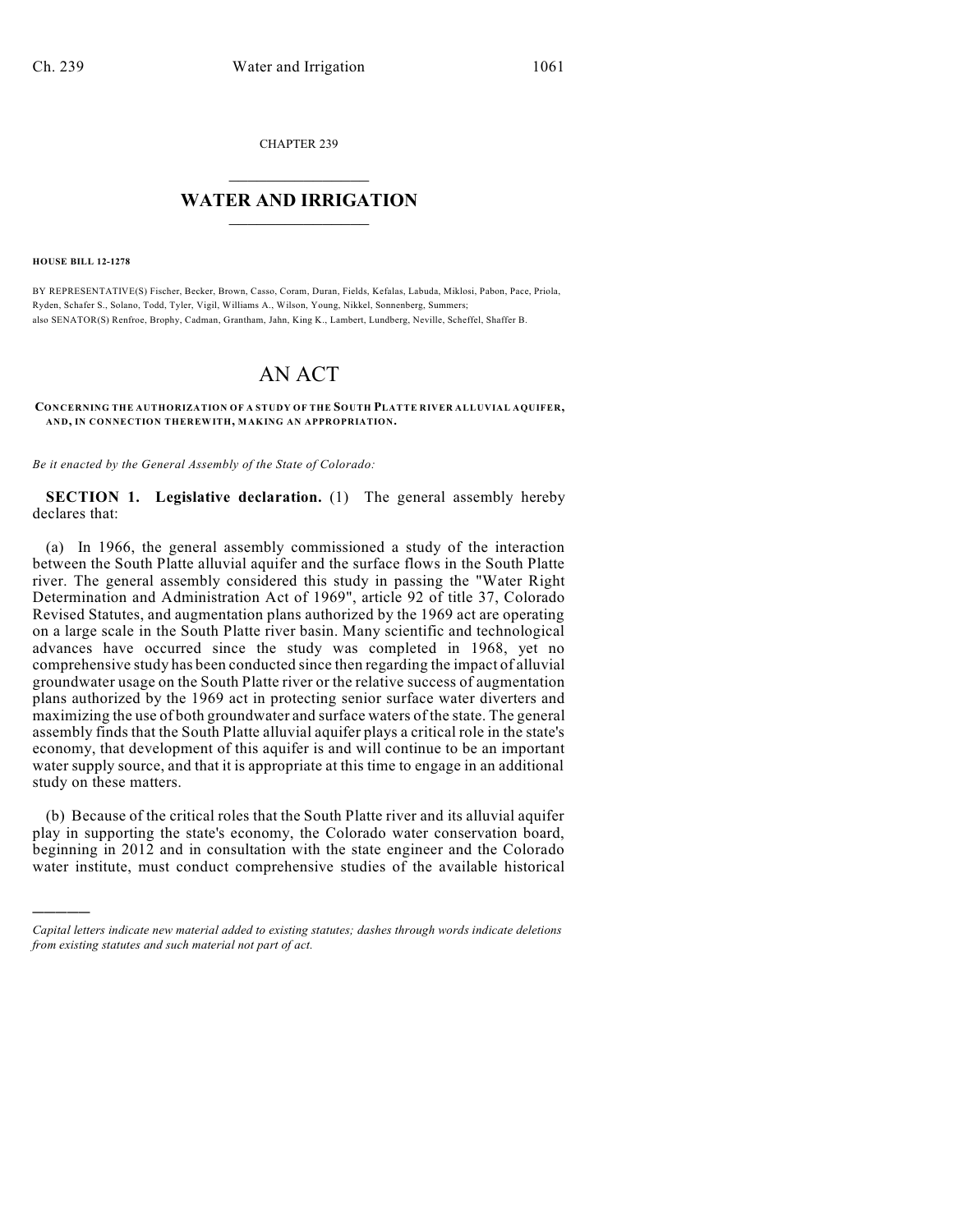hydrologic data through water year 2011 to evaluate the effectiveness of the "Water Right Determination and Administration Act of 1969" in achieving the dual goals of protecting senior water rights and maximizing the beneficial use of both surface waters and groundwaters of the state.

**SECTION 2.** In Colorado Revised Statutes, 37-60-115, **add** (7) as follows:

**37-60-115. Water studies - rules - repeal.** (7) **South Platte river alluvial aquifer study - study authorized.** (a) THE BOARD SHALL, IN CONSULTATION WITH THE STATE ENGINEER AND THE COLORADO WATER INSTITUTE, ESTABLISHED IN SECTION 23-31-801, C.R.S., AND ALSO REFERRED TO IN THIS SECTION AS THE "INSTITUTE", CONDUCT A COMPREHENSIVE STUDY TO COMPILE AND EVALUATE AVAILABLE HISTORICAL HYDROLOGIC DATA THROUGH WATER YEAR 2011. THE STUDY'S OBJECTIVES ARE:

(I) TO EVALUATE WHETHER CURRENT LAWS AND RULES THAT GUIDE WATER ADMINISTRATION IN THE SOUTH PLATTE RIVER BASIN ACHIEVE THE DUAL GOALS OF PROTECTING SENIOR WATER RIGHTS AND MAXIMIZING THE BENEFICIAL USE OF BOTH SURFACE WATER AND GROUNDWATER WITHIN THE BASIN;

(II) TO IDENTIFY AND DELINEATE AREAS WITHIN THE BASIN ADVERSELY IMPACTED BY HIGH GROUNDWATER LEVELS AND TO CONDUCT A FEASIBILITY-LEVEL EVALUATION OF THE CAUSES OF HIGH GROUNDWATER LEVELS IN THE AFFECTED AREAS;

(III) TO PROVIDE INFORMATION TO USE AS A BASIS FOR IMPLEMENTATION OF MEASURES TO MITIGATE ADVERSE IMPACTS IN AREAS EXPERIENCING HIGH GROUNDWATER LEVELS; AND

(IV) TO PROVIDE INFORMATION TO THE GENERAL ASSEMBLY, THE BOARD, AND THE STATE ENGINEER TO FACILITATE THE LONG-TERM SUSTAINABLE USE OF SOUTH PLATTE WATER SUPPLIES.

(b) THE BOARD SHALL ENTER INTO A CONTRACT WITH THE INSTITUTE, USING EXISTINGPROCUREMENT MECHANISMS AND AGREEMENTS BETWEEN THE BOARD AND THE INSTITUTE, TO CONDUCT, OVERSEE, AND COORDINATE ALL ASPECTS OF THE STUDY. THE BOARD SHALL FUND THE STUDY FROM EXISTING RESEARCH RESOURCES AT LEVELS AGREED TO BETWEEN THE BOARD AND THE INSTITUTE.

(c) THE INSTITUTE SHALL CONDUCT THE STUDY INDEPENDENTLY USING RELEVANT, AVAILABLE, CURRENT, AND HISTORICAL HYDROLOGIC DATA AND DOCUMENTS. THE STUDY MUST EXAMINE WATER USE IN WATER DISTRICTS 1, 2, AND 64 WITHIN WATER DIVISION 1. IN CONDUCTING THE STUDY, THE INSTITUTE SHALL CONSIDER THE IMPACTS TO ALL WATER RIGHTS AND INTERSTATE OBLIGATIONS IN WATER DIVISION 1 AND SHALL INVESTIGATE, COMPILE, AND EVALUATE HYDROLOGIC VARIABLES AND FACTORS, INCLUDING:

(I) THE NUMBER AND LOCATION OF ALLUVIAL WELLS THAT ARE CURRENTLY WITHDRAWING GROUNDWATER;

(II) THE NUMBER AND LOCATION OF ALLUVIAL WELLS THAT ARE CURRENTLY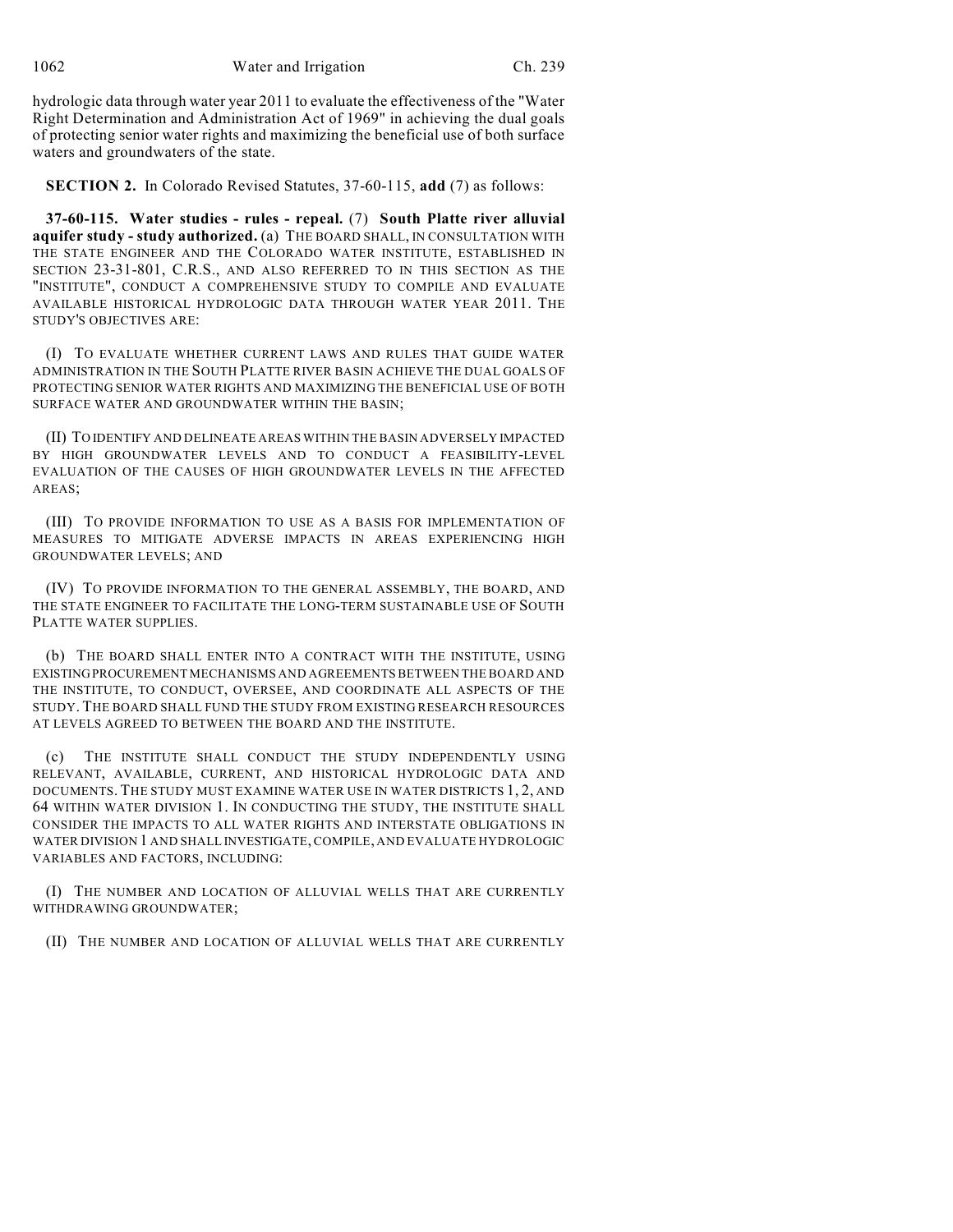CURTAILED FROM PUMPING, EITHER FULLY OR PARTIALLY;

(III) THE NUMBER AND LOCATION OF EXISTING ARTIFICIAL RECHARGE FACILITIES AND THE HISTORICAL VOLUME OF WATER RECHARGED;

(IV) HISTORICAL VOLUMES OF WATER PUMPED FOR EACH HIGH-CAPACITY IRRIGATION, MUNICIPAL, INDUSTRIAL, OR OTHER WELL NOT EXEMPTED UNDER SECTION 37-92-602;

(V) HISTORICAL AMOUNTS OF WATER LEAVING THE STATE IN EXCESS OF THE REQUIREMENTS OF RIVER COMPACTS AND OF THE "PLATTE RIVER COOPERATIVE AGREEMENT" OF 1997;

(VI) HISTORICAL WATER DELIVERIES TO SURFACE WATER RIGHTS;

(VII) GROUNDWATER LEVEL DATA AVAILABLE FROM EXISTING OBSERVATION WELLS AND THE HISTORICAL FLUCTUATIONS OF GROUNDWATER LEVELS BASED ON THE DATA;

(VIII) THE SOUTH PLATTE DECISION SUPPORT SYSTEM'S EXISTING PHREATOPHYTE GROUNDWATER EVAPOTRANSPIRATION MODULE AND, USING AVAILABLE DATA, THE RELATIONSHIP BETWEEN HIGH GROUNDWATER LEVELS AND NONBENEFICIAL CONSUMPTIVE USE BY PHREATOPHYTES FROM 2001 THROUGH 2011;

(IX) THE NUMBER AND SIZE OF AUGMENTATION PLANS IN OPERATION IN THE STUDY AREA; AND

(X) THE IMPACT OF TRANSBASIN SUPPLIES, REUSE OF FULLY CONSUMABLE SUPPLIES, CONSERVATION PRACTICES, AND THE INSTALLATION OF LINED STORAGE FACILITIES IN THE ALLUVIUM.

(d) THE INSTITUTE SHALL EVALUATE AND REPORT ITS FINDINGS AND CONCLUSIONS TO THE BOARD AND THE GENERAL ASSEMBLY REGARDING SPECIFIC ISSUES INCLUDING TO WHAT EXTENT DEPLETIONS CAUSED BY PAST PUMPING OF WELLS HAVE DELAYED IMPACTS ON SURFACE STREAMS AND, IF SO, THE MOST APPROPRIATE METHODS FOR QUANTIFYING THE IMPACTS.

(e) IN ADDITION, AND WITHOUT EXPENDING ADDITIONAL FUNDS, THE INSTITUTE SHALL EVALUATE AND REPORT ITS FINDINGS AND CONCLUSIONS TO THE BOARD AND THE GENERAL ASSEMBLY REGARDING:

(I) TO WHAT EXTENT AUGMENTATION PLANS ARE PREVENTING INJURY TO OTHER WATER RIGHTS HOLDERS OR POTENTIALLY CAUSING OVER-AUGMENTATION OF WELL DEPLETIONS;

(II) WHETHER ADDITIONAL USAGE OF THE ALLUVIAL AQUIFERS COULD BE PERMITTED IN A MANNER CONSISTENT WITH PROTECTING SENIOR SURFACE WATER RIGHTS; AND

(III) WHETHER, AND TO WHAT EXTENT, THE USE OF WATER IN THE BASIN COULD BE IMPROVED OR MAXIMIZED BY AFFORDING THE STATE ENGINEER ADDITIONAL